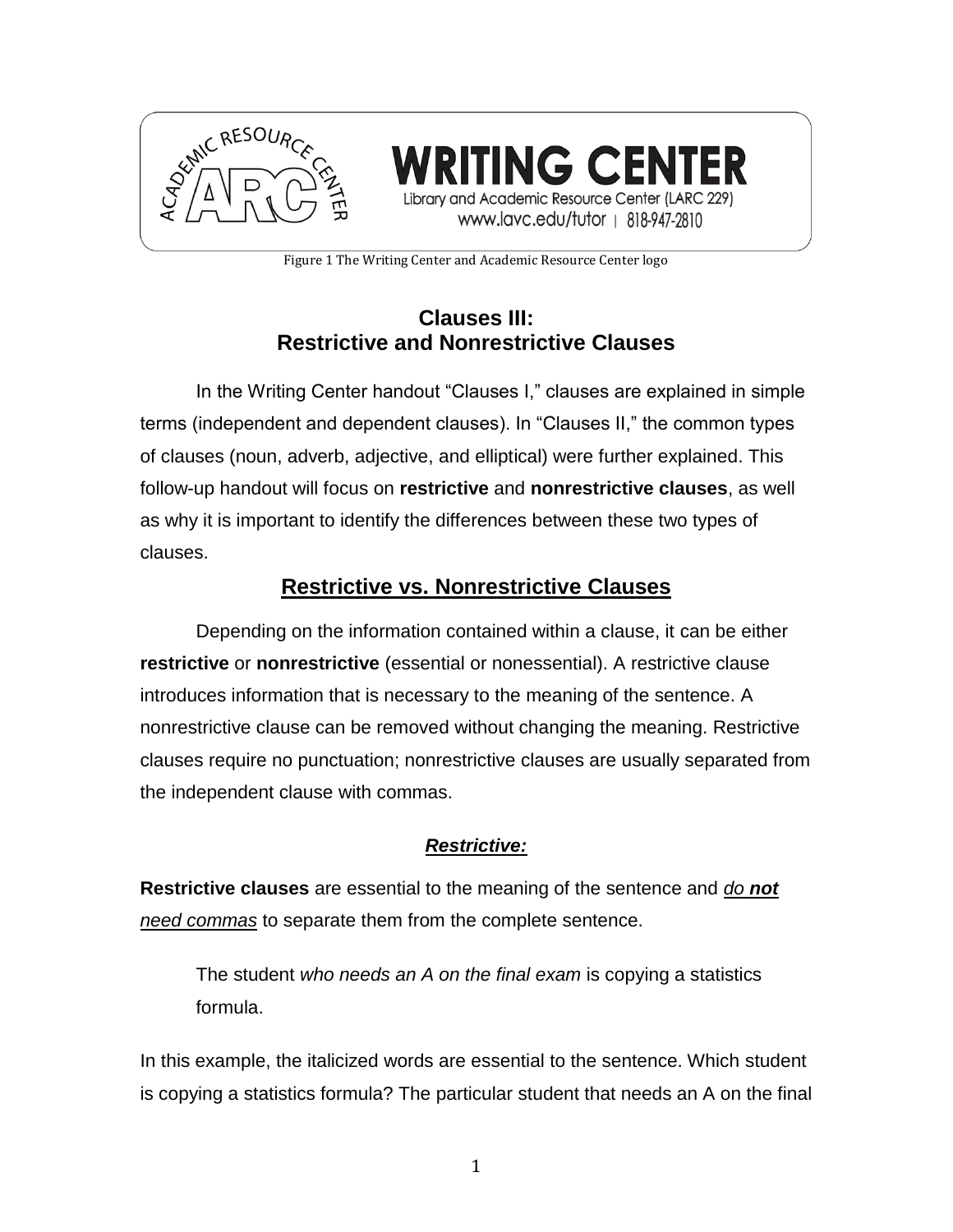exam. No comma is needed because the context clarifies that "who needs an A on the final exam" is necessary to clarify the subject, "the student."

Freddy hopes to return to the city *where he met Jessica*.

Again, the italicized words are essential to the sentence. Which city does Freddy hope to return to? The particular city where he met Jessica. These clauses contain information that is essential to identify the noun they follow, as well as to clarify the context of the sentence.

### *More examples:*

The man *who ordered another anchovy pizza* claims to have a pet dog. John walked to the park *where the baby deer lived*.

## *Nonrestrictive:*

**Nonrestrictive clauses** are not essential to the meaning of the sentence and *do need commas* to separate them from the complete sentence.

Veronica, *who needs an A on the final exam*, is copying a statistics formula.

In this example, the italicized words are considered extra information and could be deleted. Paying attention to the context clarifies which clauses are nonessential. The real point of the first sentence is that Veronica is copying a statistics formula. The fact that she needs an A on the final exam is extra information.

Freddy hopes to return to Tokyo, *where he met Jessica*.

Again, the italicized words reference extra information. The focus of the second sentence is that Freddy hopes to return to Tokyo, where it just happens that he met Jessica. This information is nonessential to the sentence and is therefore nonrestrictive. Again, it is important to pay attention to the context of the sentence.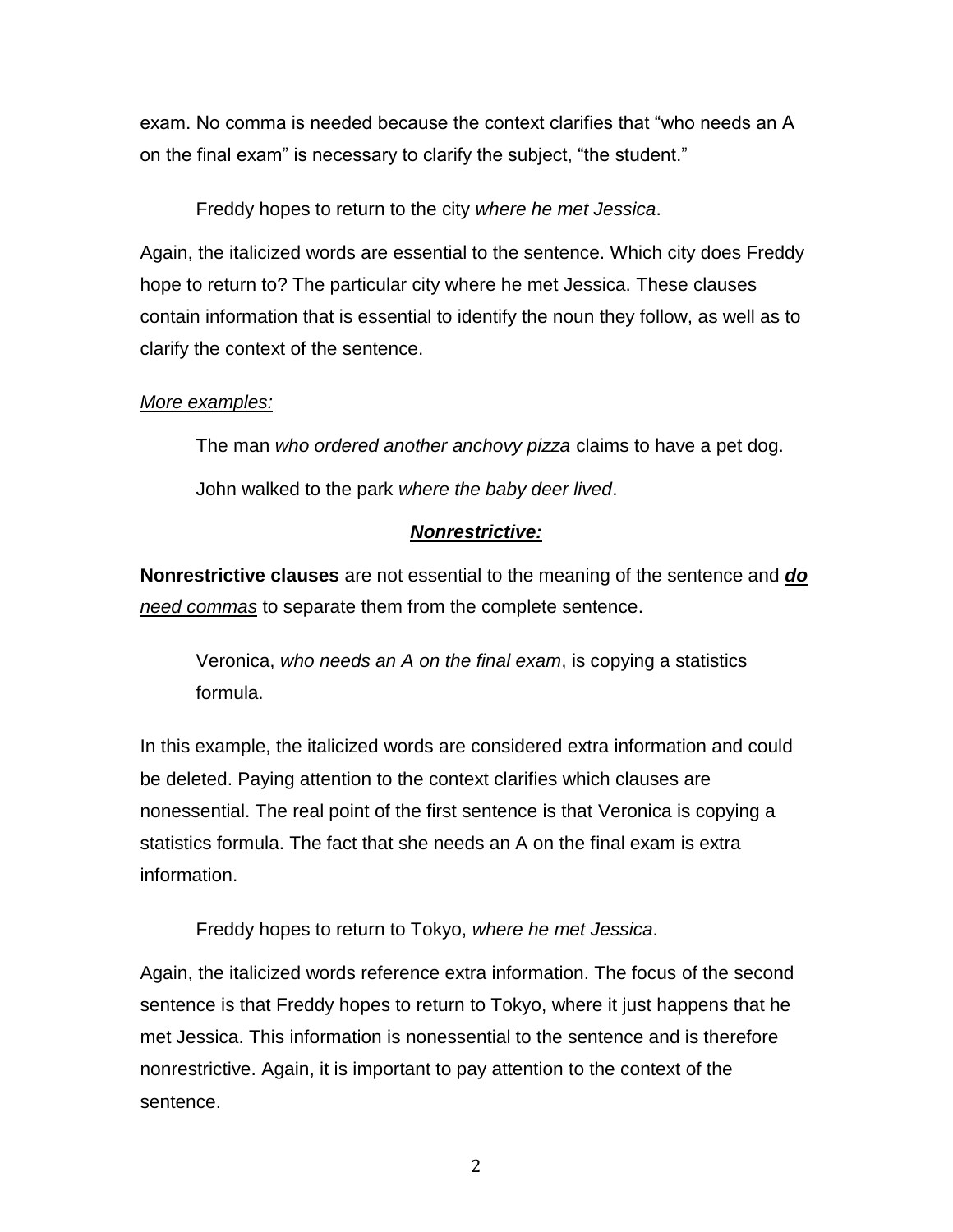

**NOTE!** Notice that proper nouns tend to replace vague nouns in nonrestrictive clauses. For example, see the difference between "The student" from an earlier example and "Veronica" from the recent

*Figure 2 A push pin*

example? The first is a vague noun, while the latter is a proper noun. Clauses in which proper nouns (such as *Susan, London, Microsoft*, etc.) are the subject typically require the use of a nonrestrictive clause.

#### *More examples:*

Jessica, *who turned fifteen last year*, bought a car of her own.

The city, *which was founded by John Reagan in 1978*, has grown tremendously in the past 30 years.

The pie was baked last Sunday, *which means that it is probably spoiled today*.

#### *That vs. Which*

In general, "that" is used for restrictive clauses and "which" is used for nonrestrictive. Notice the difference in the following sentences:

The team *that won the game* is my favorite. The team, *which won the game*, is my favorite.

In the first sentence, the fact that the team won the game is important because it specifies which team. The second sentence treats the same information as not necessary in the sentence; in this case, the second sentence would be used only if the reader already knows what team is being referred to.

Chairs *that don't have cushions* are uncomfortable to sit on.

Chairs, *which are found in many places of work,* are often uncomfortable to sit on.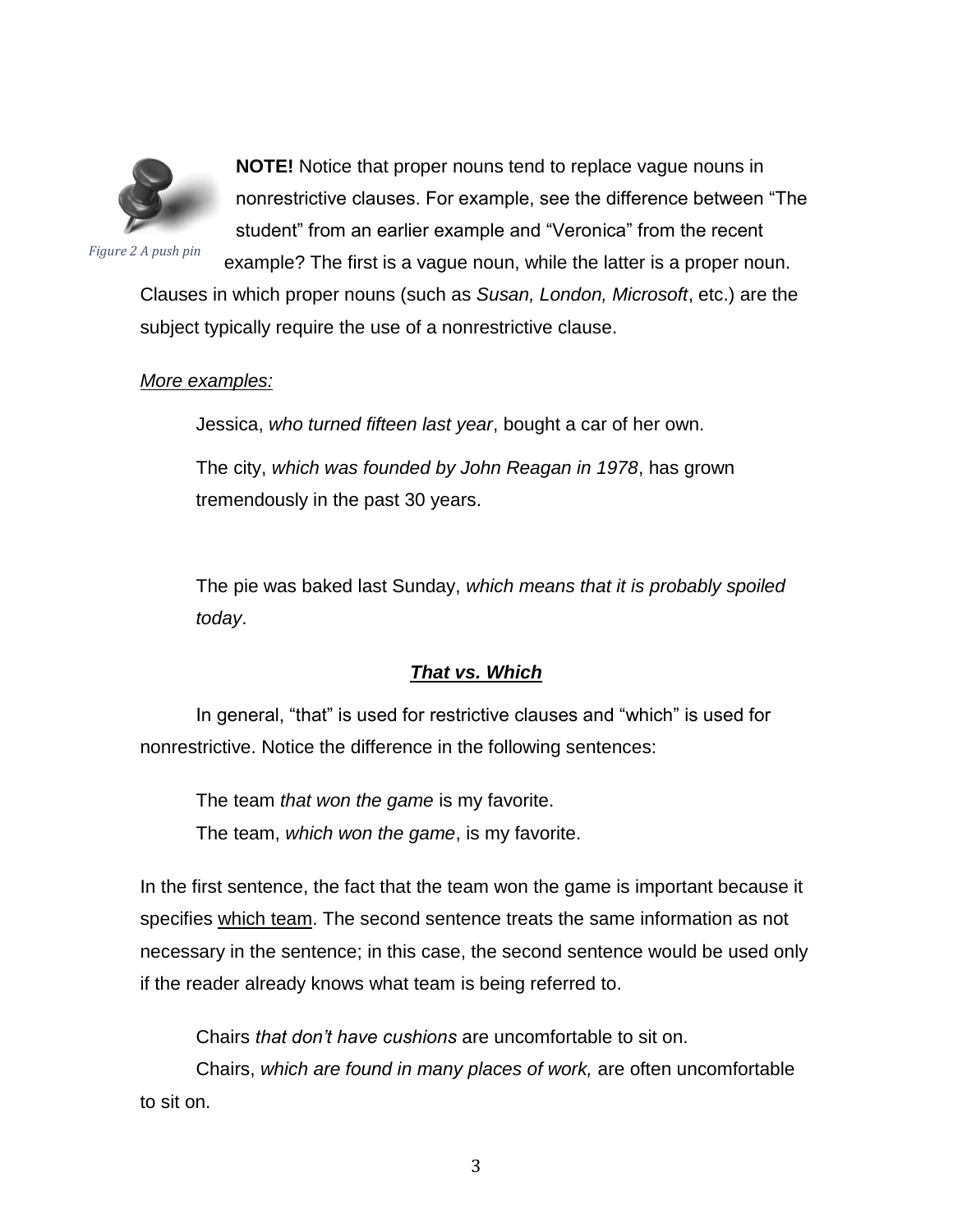In the first sentence, the fact that the chairs don't have cushions is something essential to the sentence; it is a clause that directly identifies the subject. (Which chairs? The ones that don't have cushions.) In the second sentence, the fact that the chairs are found in many places of work is treated as extra information. (Which chairs? The chairs that are uncomfortable to sit on, which happen to be in many places of work.)

#### **In both of these cases,** *that* **identifies a restrictive clause with essential information, while** *which* **identifies a nonrestrictive clause with nonessential information.**

## *Interchangeable Restrictive and Nonrestrictive Elements:*



**For further thought:** What happens when restrictive and nonrestrictive clauses are interchangable? The meaning of the sentence can change depending on whether a restrictive or nonrestrictive element is used.

*Figure 3 A push pin*

#### *For example:*

He helped the native guides *who were sick with malaria*.

No comma is used before "who," making this a restrictive clause. This tells the reader that **not all the guides** had malaria.

He helped the native guides*, who were sick with malaria*.

Putting the comma before "who" makes what follows a non-restrictive clause. In addition, this changes the sentence to mean that **all the guides** had malaria.

#### *Another example:*

*My brother, Ken,* worked for a TV ratings company.

Adding commas around "extra" information in this sentence indicates that I have only one brother, and his name is Ken. Due to the fact that I only have one brother, his name is a nonrestrictive element or nonessential to the meaning of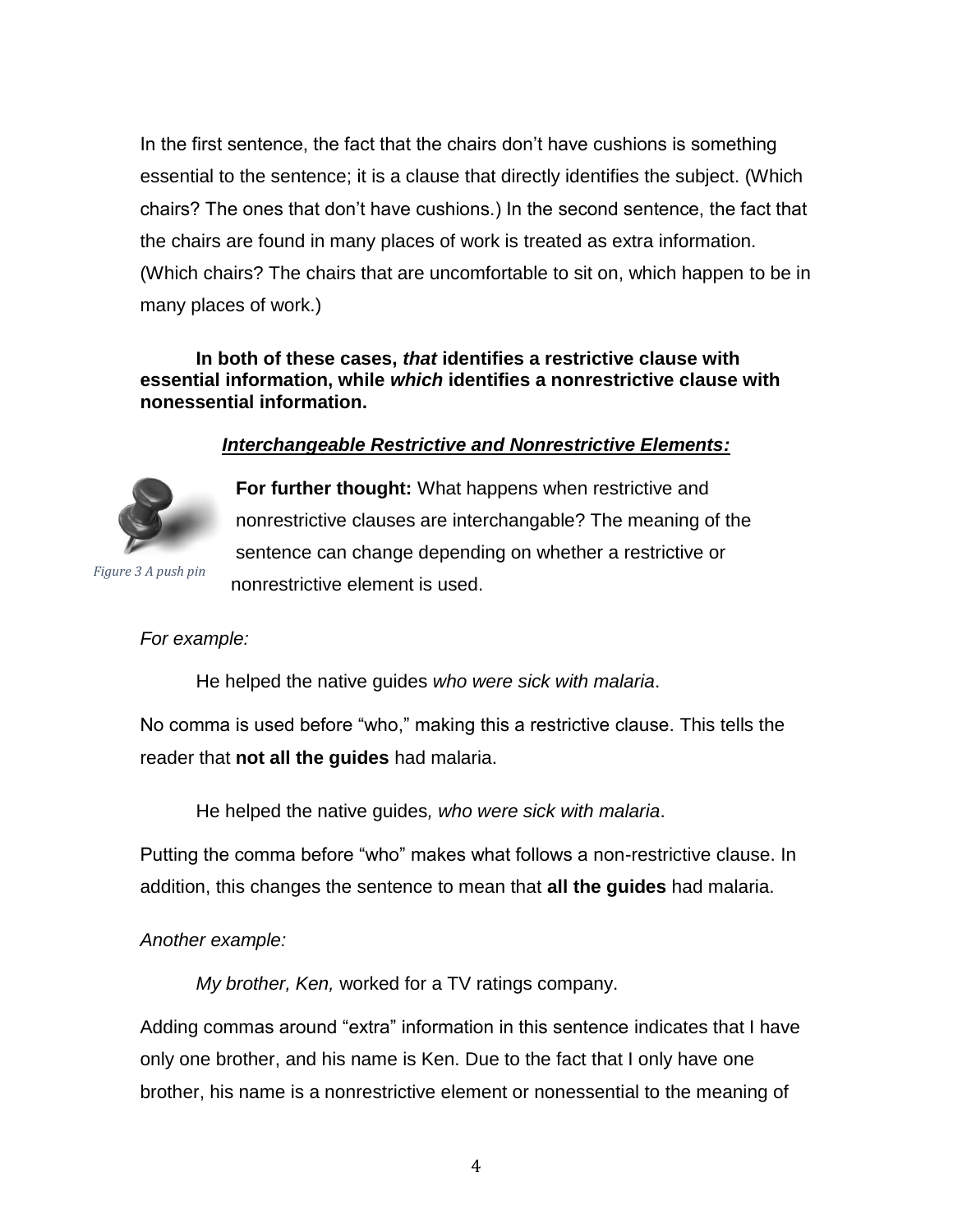the sentence. You don't need his name to know the exact person that I am talking about. Therefore, it is set off by commas.

*My brother Ken* worked for a TV ratings company.

In this case, excluding commas makes Ken's name a restrictive element. This sentence hints that I have more than one brother, and it's essential to know his name to avoid confusion about the brother that I am referencing. In this case, a comma is not needed.

# **Exercises**

## **1. Is the clause in the sentence restrictive (R) or nonrestrictive (N-R)?**

I want to buy the socks that are red.  $R$  N-R

The store, where we usually buy groceries, is closed.  $R$  N-R

She is crying, which means she is sad.  $R$  N-R

The lecture that we must attend has already begun.  $R$  N-R

\_\_\_\_\_\_\_\_\_\_\_\_\_\_\_\_\_\_\_\_\_\_\_\_\_\_\_\_\_\_\_\_\_\_\_\_\_\_\_\_\_\_\_\_\_\_\_\_\_\_\_.

\_\_\_\_\_\_\_\_\_\_\_\_\_\_\_\_\_\_\_\_\_\_\_\_\_\_\_\_\_\_\_\_\_\_\_\_\_\_\_\_\_\_\_\_\_\_\_\_\_\_.

## **2. Complete the sentences using restrictive clauses only.**

I want to buy the jacket

Sarah left to find the one

| The students | always receive fabulous |
|--------------|-------------------------|
| grades.      |                         |

| The food     | าลร |
|--------------|-----|
| disappeared! |     |

# **3. Complete the sentences using nonrestrictive clauses only.**

\_\_\_\_\_\_\_\_\_\_\_\_\_\_\_\_\_\_\_\_\_\_\_\_\_\_\_\_\_\_\_\_\_\_\_\_\_\_\_\_\_\_\_\_\_\_\_.

The student went to the store,

| John Wayne, | , made millions of dollars as |
|-------------|-------------------------------|
| an actor.   |                               |